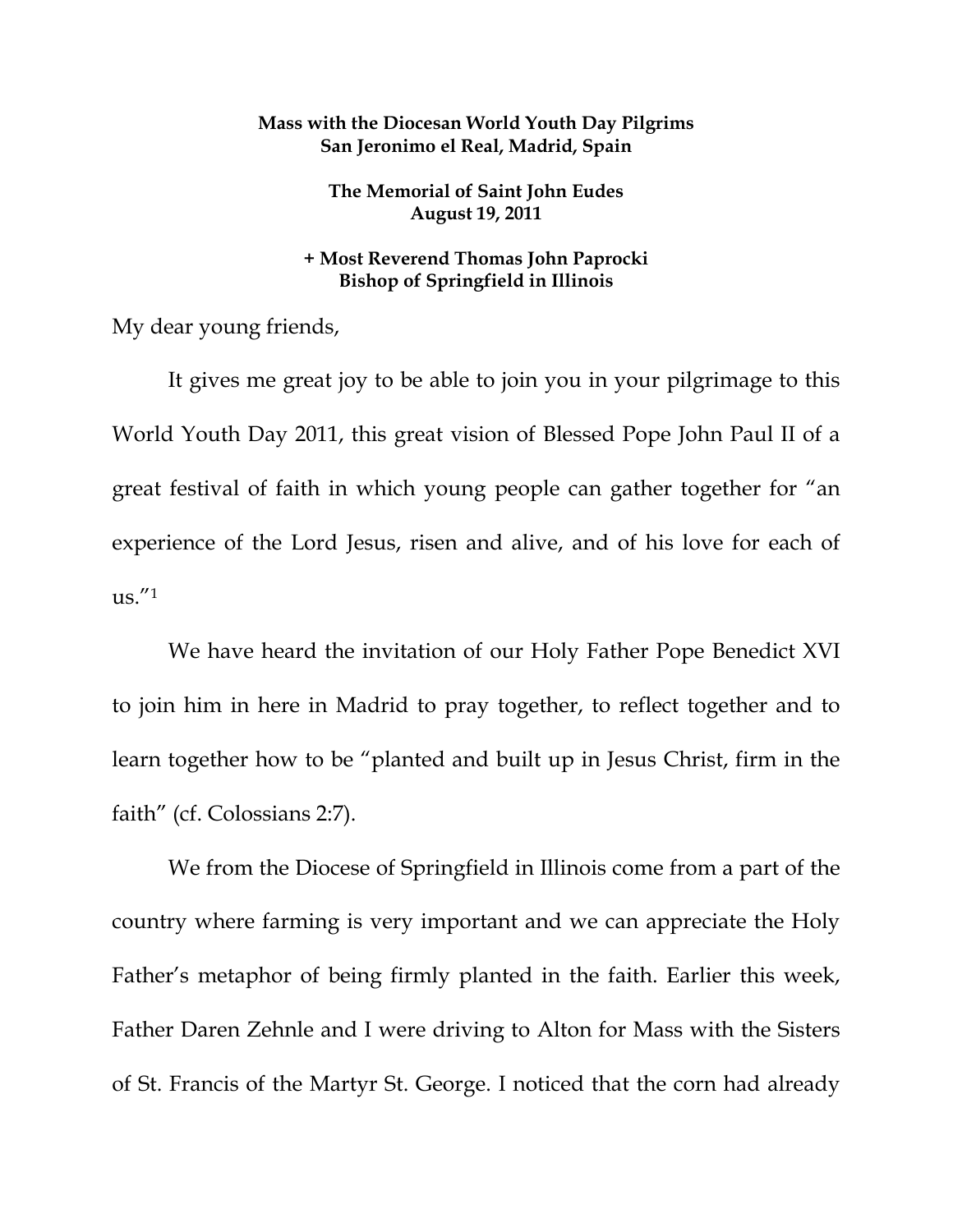grown very tall. It was a visible reminder that the seed firmly planted bears fruit in abundance.

Each of us, by the virtue and grace of our Baptism, has already been planted in Jesus Christ. He has grafted us onto his Body, the Church, and has given us a share in his own divine life. What is needed on our end is to let our roots grow deeply into his soil, that is, into his teachings and his will for us.

Each of us, by the virtue and grace of the Sacrament of Confirmation, has also already been built up in Jesus Christ. In being sealed with the seven-fold gift of the Holy Spirit, we have been strengthened by his grace to be faithful followers of the Lord Jesus Christ, to resist the devil and his temptations and to bring the Gospel to everyone we meet. What is need on our end is to make use of the Spirit's gifts in our struggle against temptation.

 If we are to let our roots grow deeply, if we are call upon the aid of the Spirit, we must remain firm in the faith. It is for this reason that we have come to this ancient city with hundreds of thousands of your peers to be with the Successor of Peter who has come from Rome to strengthen us in the faith of Jesus Christ (cf. Luke 22:32).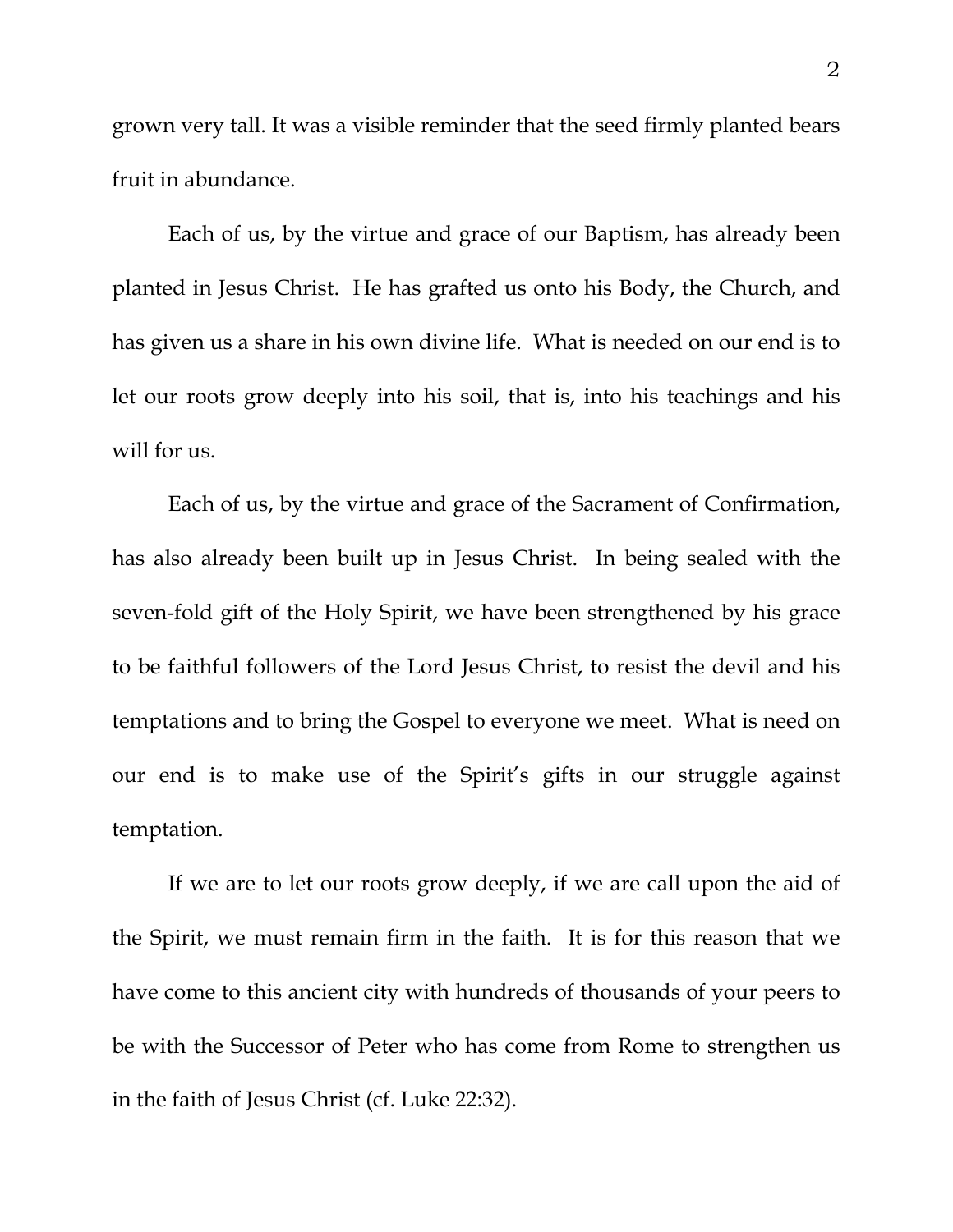Indeed, we can rightly say that is not simply because of the invitation of Pope Benedict XVI that we have left our homes; it is, rather, because of the invitation of Jesus Christ that we have come here.

 We are here because we have been drawn by Jesus Christ, for it is he "who takes the initiative to plant, build up and confirm the faithful."2 Because of his initiative we have set out on a pilgrimage, which is different from a tour or a vacation. To set out on a pilgrimage is to travel to a particular destination with the intention of being touched by divine grace and to return home changed.

To go on pilgrimage is not simply to visit a place to admire its treasures of nature, art or history. To go on pilgrimage really means to step out of ourselves in order to encounter God where he has revealed himself, where his grace has shown with particular splendor and produced rich fruits of conversion and holiness among those who believe.<sup>3</sup>

Perhaps you have not yet begun to make this pilgrimage interiorly; perhaps you have not yet begun to open yourself to experience the grace of the Lord; perhaps you have not yet said to him, "Teach me your paths, my God, guide me in your truth" (Psalm 45:4b, 5a).

 I know and you know, and the Pope also knows, that "many young people experience a deep desire for personal relationships marked by truth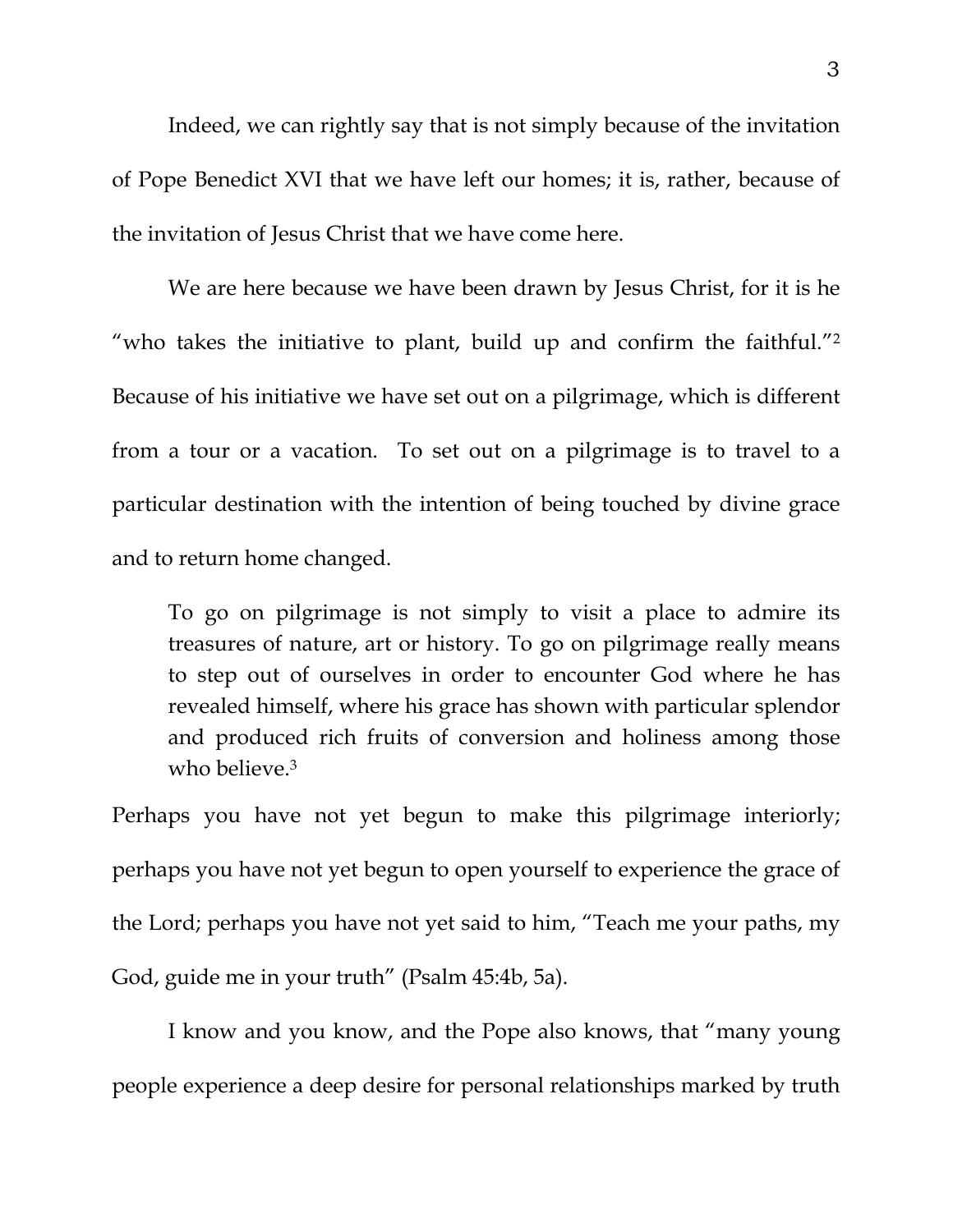and solidarity" and that you "yearn to build authentic friendships, to know true love, to start a family that will remain united, to achieve personal fulfillment and real security, all of which are the guarantee of a serene and happy future."4 Such relationships are nothing less than true friendships.

 In each of our lives there are certain friendships without which we cannot imagine life, so dear are these people to us. But there are other friendships that, while good and important to us as they are, are not quite so highly prized. This pilgrimage is a time for us to examine our relationships and to consider our friendships.

 Saint Jerome, to whom this church is dedicated, wrote many letters in his life and devoted no small part of them to friendship. Among his words of wisdom are these: "The friendship that can cease has never been real." Are your friendships real? Can they cease? These questions are another way of asking, Are your friendships planted and built up in Jesus Christ? Are they firm in the faith?

 Dear brothers and sisters, the "Christian faith is not only a matter of believing that certain things are true, but above all a personal relationship with Jesus Christ. It is an encounter with the Son of God that gives new energy to the whole of our existence. When we enter into a personal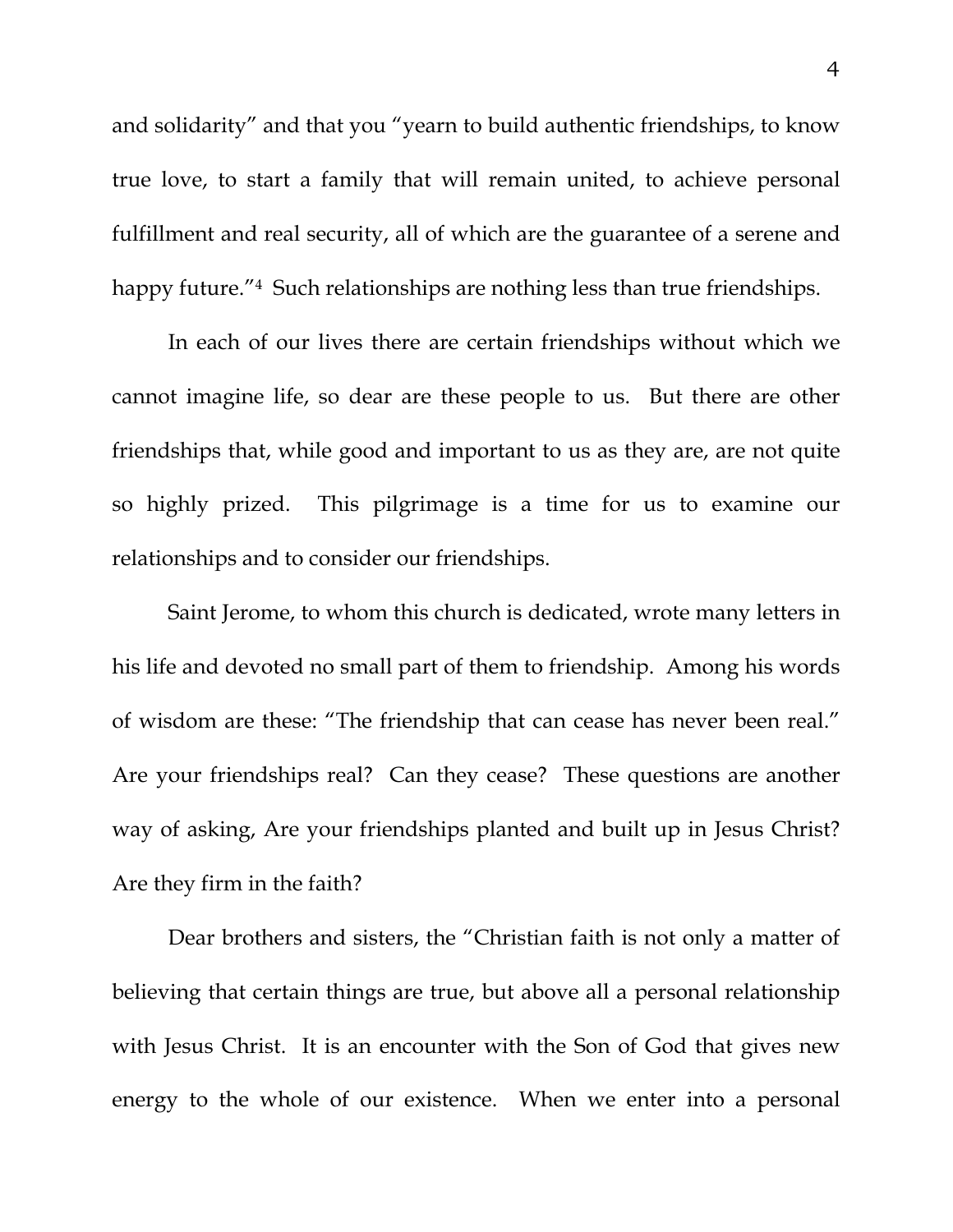relationship with him, Christ reveals our true identity and, in friendship with him, our life grows towards complete fulfillment."<sup>5</sup>

 This is what the Lord Jesus means we he holds up the love of God and the love of neighbor as the greatest of the commandments (cf. Matthew 22:37-39). If we say to him each day, "Teach me your paths, my God, guide me in your truth," he will show us and help us to love authentically. By living in this way, all of our friendships will be true.

 I encourage you, then, in these days of festivity and of faith, to step out of yourselves in order to encounter the Lord present in his Sacraments. In these days, "learn to 'see' and to 'meet' Jesus in the Eucharist, where he is present and close to us, and even becomes food for our journey." Go and meet him "in the sacrament of Penance [where] the Lord reveals his mercy and always grants us his forgiveness.<sup>6</sup> When you are reconciled to the Lord and nourished with his Body and Blood, then you will be able to remain firm in the faith and to know the realization of your deepest longings and desires.

Earlier this week, Cardinal Stanisław Ryłko, president of the Pontifical Council for the Laity, responsible for organizing the World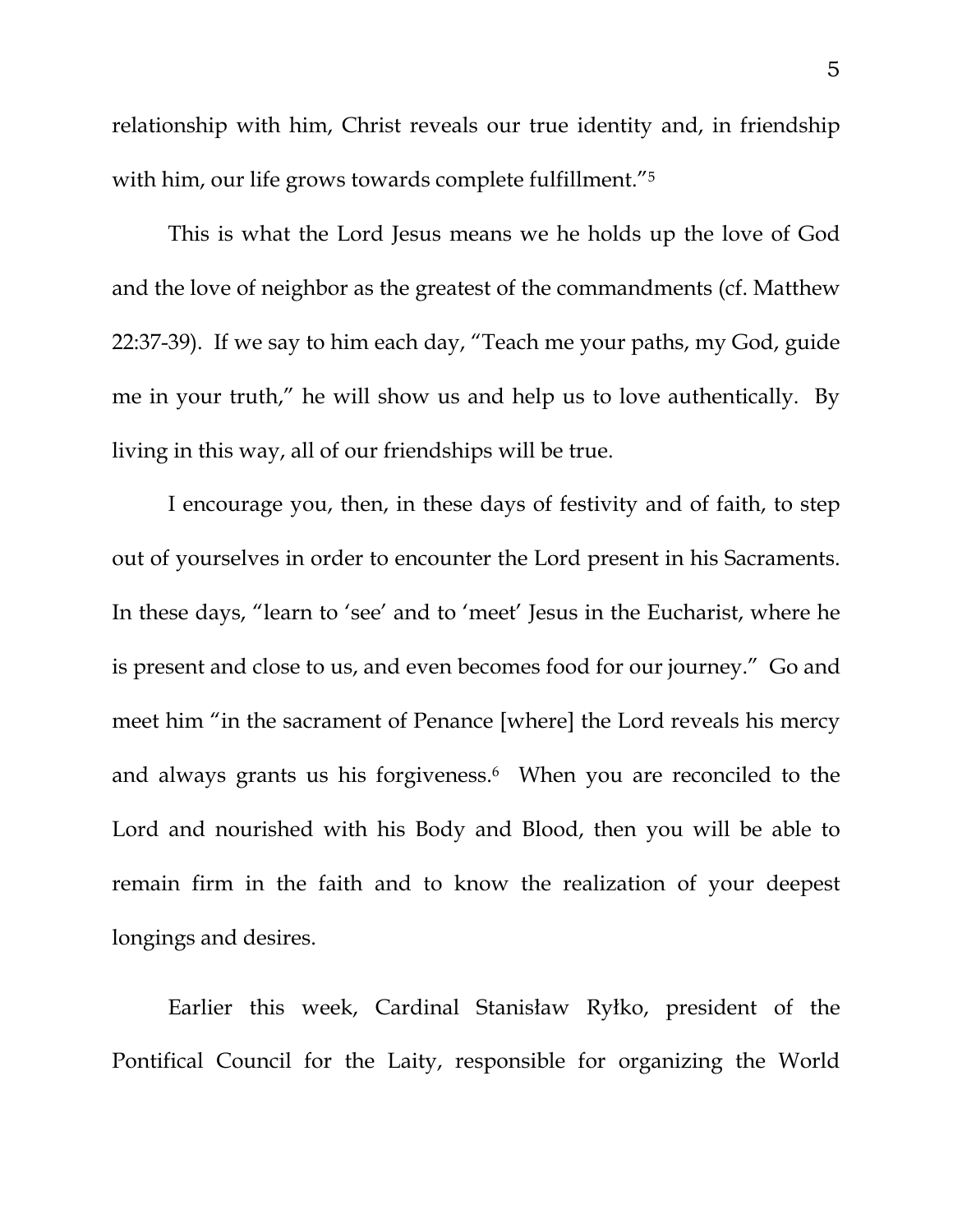Youth Days, welcomed youth to Madrid with the affirmation that their presence is an "unwavering 'yes.' Yes, faith is possible." "You have come to this meeting with the Holy Father Benedict XVI bringing with you all your plans and hopes, as well as your concerns and apprehensions about the choices that lie ahead," the Cardinal stated. "These will be days that you will never forget, days of important discoveries and decisions that will be decisive for your future."

 Over the years, I have met priests and nuns who have said that they heard their vocational call while participating in a World Youth Day. I pray that this World Youth Day here in Madrid will be decisive in same way for you as well, that you will hear God's call for you and He will give you the grace to say yes to that call.

There is one final thought with which I want to leave you. Today, Holy Mother Church celebrates the memorial of Saint John Eudes, a priest who lived in the seventeenth century. When speaking of Christ, he said: "He belongs to you, but more than that, He longs to be in you, living and ruling in you, as the head lives and rules in the body. He wants His breath to be in your breath, His heart in your heart, and His soul in your soul."